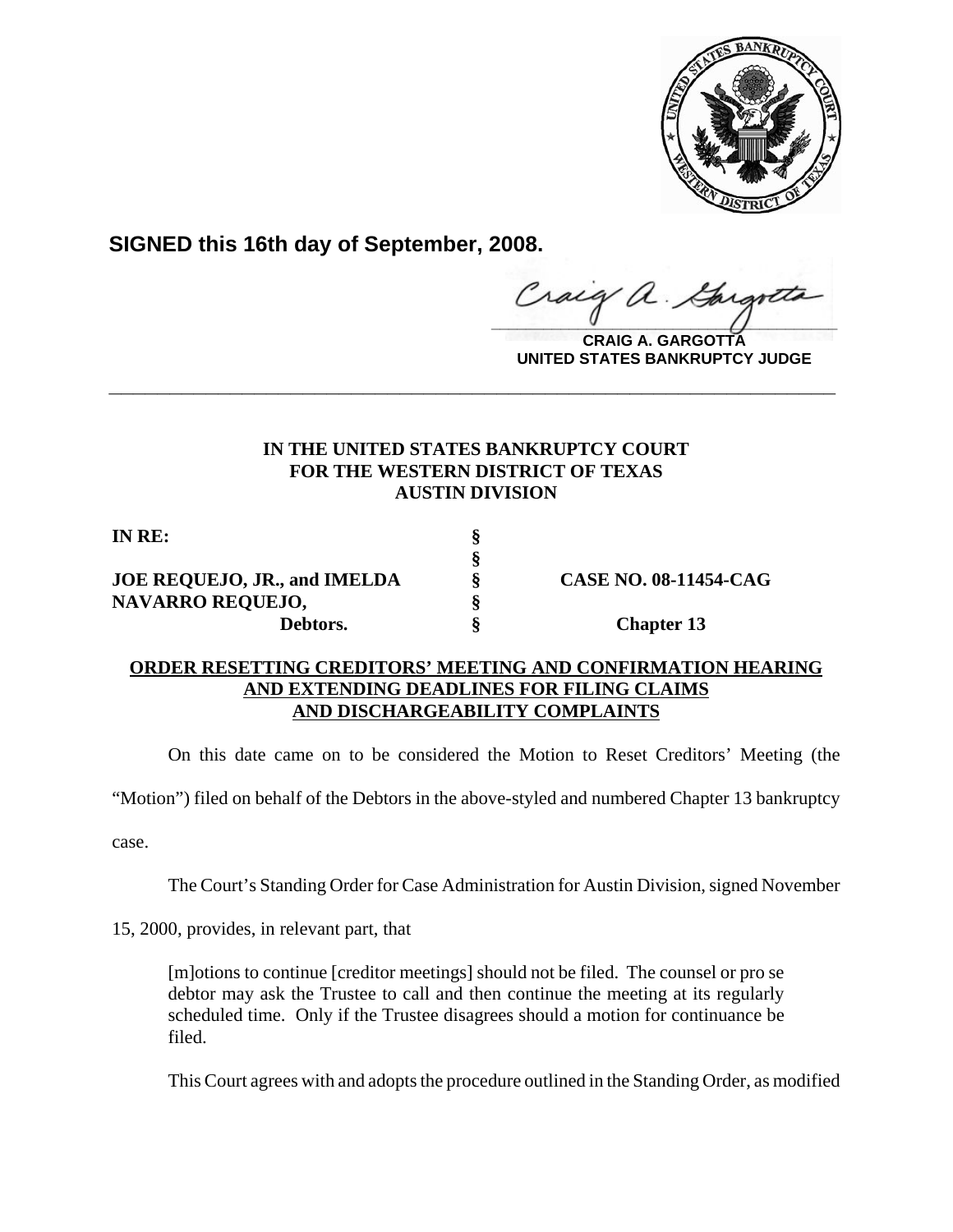herein.

In most cases, where the need for continuance arises shortly before the meeting, the above procedure is workable and appropriate. In this case, however, cause for continuing the creditors' meeting is known to exist long before the scheduled meeting on September 17, 2008. In such cases, filing a motion and obtaining an order continuing the meeting is advisable in order to prevent unnecessary and avoidable appearances by parties in interest at the original meeting.

However, because in this Division the Chapter 13 Trustee and not the Court sets the creditors meetings in Chapter 13 cases, that portion of the procedure described in the Standing Order requiring that the Chapter 13 Trustee be consulted is advisable regardless of how long before the meeting the continuance is sought and whether or not a motion is filed. The Court further finds, if a motion is filed, (a) and if the Trustee agrees with the continuance, that the movant should either submit with it an agreed order with the reset dates and times established by the Trustee, and the extended deadlines calculated from the reset meeting date, or include in the motion a certificate of conference indicating the Trustee's agreement and the dates and times she provides, or (b) if she does not agree, that the motion should so indicate and an order with blanks for the dates and times of the reset meeting and hearing and general provisions for extensions of 90 days for proofs of claim and 60 days for dischargeability complaints should be submitted with the motion.

. The Court finds in this case that cause for a continuance exists and that therefore the motion should be granted. Because the movants have not provided dates and times obtained from the Trustee, however, the Court finds that Debtors' counsel should obtain from the Trustee dates and times for the reset creditors' meeting and the reset confirmation hearing, and should file and serve a notice of that reset meeting and hearing and of the extended deadlines calculated as set forth below, on all parties in interest in the case.

## IT IS, THEREFORE, ORDERED that: